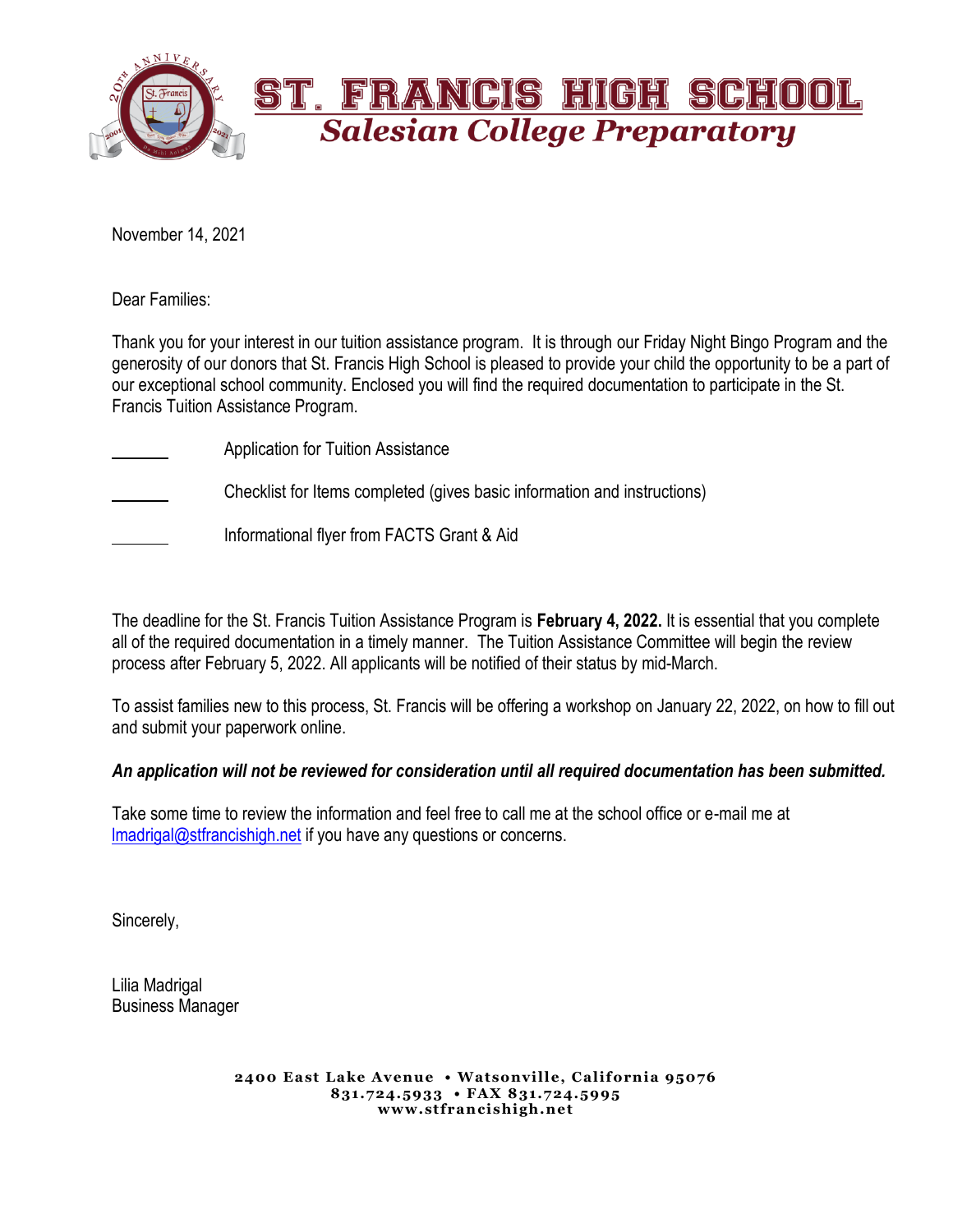

# **Application for Tuition Assistance Program For the 2022-2023 School Year**

This application form for the Tuition Assistance Program is designed to help you analyze your ability to pay for a premiere private, Catholic, college-prep education. This tool assists you with the planning and budgeting for what your family can pay toward the actual cost of your student's education. It will also be used to aid the school in determining the assistance offered (if any), based on demonstrated need on behalf of the student and on availability of aid. Please follow the process carefully so that St. Francis High School can effectively assess the need of your family.

The amount of an individual's assistance will be determined by these factors:

- (1) level of demonstrated need on behalf of the student and
- (2) total assistance funds available for the 2022-2023 academic school year.

Total assistance funds available for a particular school year are dependent on overall budgetary considerations and the availability of the school's scholarship outreach efforts. As a result, a particular award extended on behalf of the student may not meet the estimated need as determined by a student's family or the demonstrated need as established by the FACTS analysis. The amount of a particular award may differ from year to year without a significant change in the demonstrated need on behalf of the student.

Other factors that determine tuition assistance are:

- (1) Previous payment record; your family's ability to stay current with tuition payments (if applicable).
- (2) Record of parent/guardian support of school projects (e.g., Bingo, Parent Work Day, etc.). An award may be revoked or reduced in the event that a parent/guardian is unwilling or unable to assist the school when asked to provide reasonable assistance to school projects.
- (3) Continuing academic success of the student. A student whose grade point average falls below a 2.0 GPA may have his/her award revoked or reduced.
- (4) A continuing record of acceptable behavior and conduct by the student. A student who is suspended or placed on Disciplinary Probation may have his/her award revoked or reduced.

Important: An application must be submitted each year for consideration for the upcoming year.

**The Bingo Program is essential in funding The Tuition Assistance Program for students. Parents whose children are receiving need-based tuition assistance or merit-based tuition assistance are required to participate by working full shifts in the Bingo Program between July 1, 2022 to June 30, 2023. Failure to work these full shifts will result in the tuition assistance award being revoked.**

## **APPLICATION FORM**

**The application process must be completed by Friday, February 4, 2022. Any incomplete applications or completed applications received after February 5, 2022 will be given secondary consideration.**

Please make sure that all items are submitted to the appropriate organization as outlined on the accompanying checklist.

This application is not complete until:

- (1) all items on the checklist have been submitted, and
- (2) FACTS has submitted an analysis to the school, based on materials submitted directly to FACTS by the applicant's family.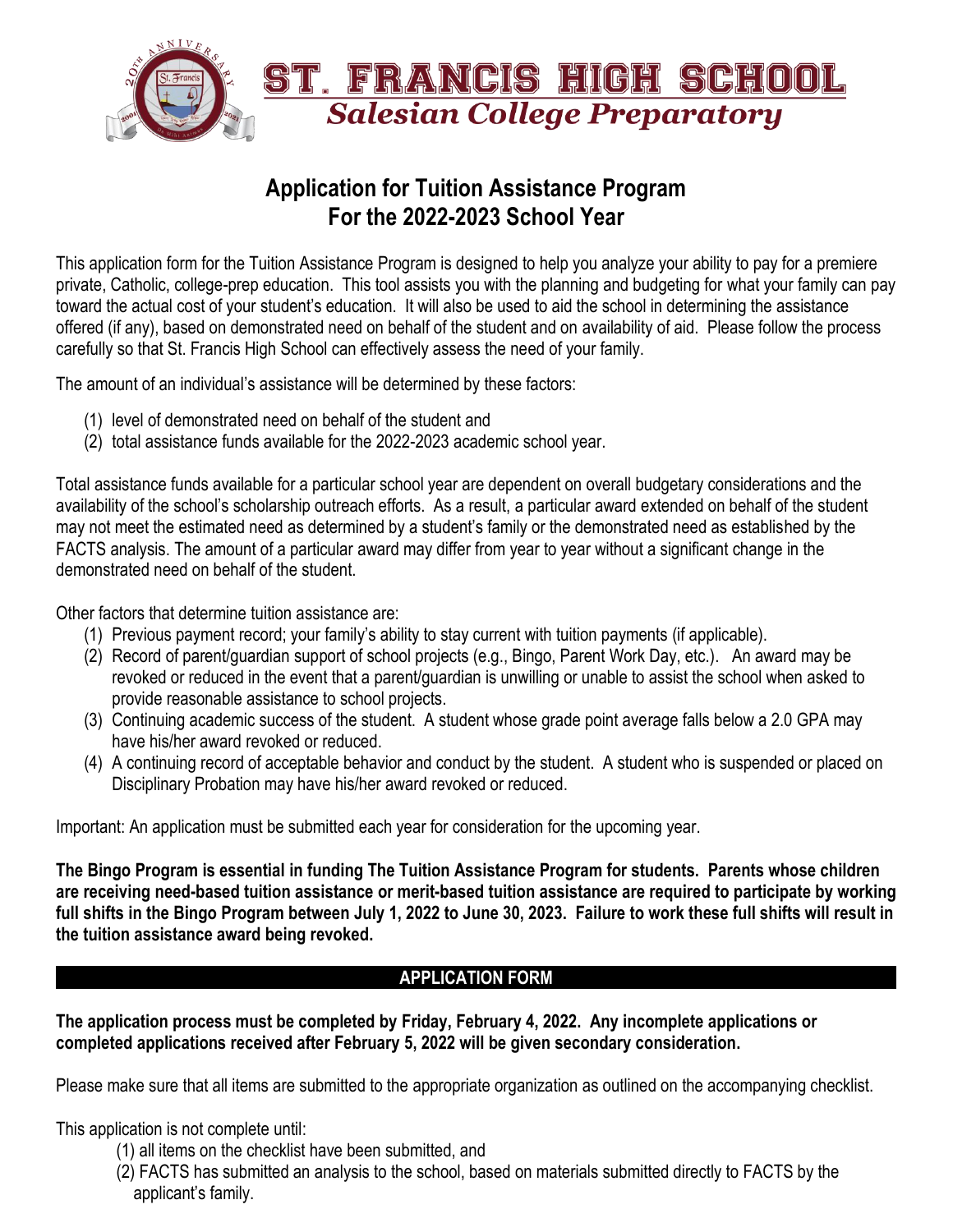# **Check List for Tuition Assistance Program**

Use this checklist as a tool to assist you in completing the tuition assistance process. Check off the items as you complete them.

### *Items to be submitted directly to St. Francis:*

The documents listed below must either be:

- **•** Dropped off at the school office during regular business hours  $(7:30 \text{ am to } 4:00 \text{ pm})$
- Faxed to 831-724-5995
- Mailed to the following address: Tuition Assistance Program
	- St. Francis High School 2400 East Lake Avenue Watsonville, CA 95076

Check List for Tuition Assistance Program *(this page)*

Tuition Assistance Program Application *(4 pages attached)*

## *Items to be completed online through FACTS:*

- FACTS Grant and Aid application *(see flyer that came with this application)* 
	- Establish an online account and complete the application with FACTS Grant and Aid by going to their website at<https://online.factsmgt.com/signin/4GTK1>, scanning the QR code at the bottom of this page, or by visiting the Tuition Assistance section under Admissions on our website [www.stfrancishigh.net](http://www.stfrancishigh.net/) to find the link.

FACTS Processing Fee

■ Must be paid online at the end of the application process

## *Supporting documents to be submitted to FACTS:*

### *(Please be sure to include the application ID on all faxed or mailed correspondence)*

The documents listed below must either be:

- Uploaded in pdf format online during the application process
- Faxed to 866-315-9264
- Mailed to the following address: FACTS Grant & Aid Assessment

P.O. Box 82524 Lincoln, NE 68501-2524

Copy of your **2020** Federal 1040 tax forms and corresponding supplemental schedules, if applicable:

- Form 1040, 1040A, 1040EZ, 1040X
- Schedule C and Schedule SF
- Schedule D
- Schedule E

Copy of:

- All **2021 W-2(s)** and 1099s
- Any other non-taxable income documentation
- Last pay stub for each parent/guardian
- Latest bank statement for all bank accounts

If you have questions or concerns about the FACTS application process, you may speak with a FACTS customer care representative at 866-441-4637.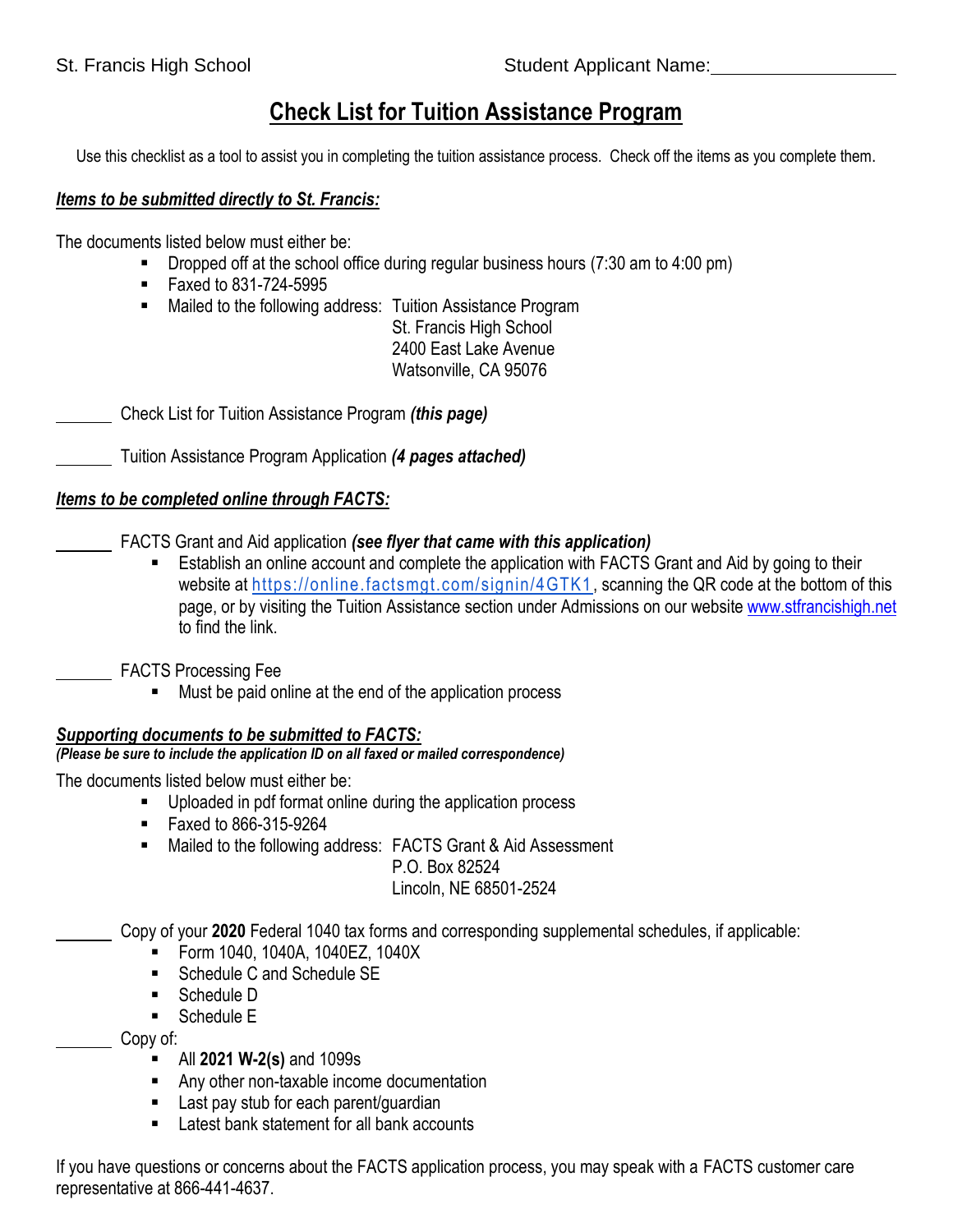## **Part A: Student Applicant(s)**

| 1.                | Date of Birth:                                                                                                 |                                                                                                                                                                                                                                                                                                                                                      |                     |                                             |                                                                                                                                                                                                                                |  |  |
|-------------------|----------------------------------------------------------------------------------------------------------------|------------------------------------------------------------------------------------------------------------------------------------------------------------------------------------------------------------------------------------------------------------------------------------------------------------------------------------------------------|---------------------|---------------------------------------------|--------------------------------------------------------------------------------------------------------------------------------------------------------------------------------------------------------------------------------|--|--|
|                   | Last Name                                                                                                      | First Name                                                                                                                                                                                                                                                                                                                                           |                     |                                             | mm/dd/yyyy                                                                                                                                                                                                                     |  |  |
|                   |                                                                                                                |                                                                                                                                                                                                                                                                                                                                                      |                     |                                             | Religion: Contract Contract Contract Contract Contract Contract Contract Contract Contract Contract Contract Contract Contract Contract Contract Contract Contract Contract Contract Contract Contract Contract Contract Contr |  |  |
|                   |                                                                                                                | Student lives with (check all that applies): $\Box$ Mother $\Box$ Father $\Box$ Step-Mother $\Box$ Step-Father                                                                                                                                                                                                                                       |                     |                                             |                                                                                                                                                                                                                                |  |  |
| 2.                | <u> 1989 - Jan Stein Stein, fransk politik (</u>                                                               |                                                                                                                                                                                                                                                                                                                                                      |                     |                                             |                                                                                                                                                                                                                                |  |  |
|                   | First Name<br>Last Name                                                                                        |                                                                                                                                                                                                                                                                                                                                                      | mm/dd/yyyy          |                                             |                                                                                                                                                                                                                                |  |  |
|                   |                                                                                                                |                                                                                                                                                                                                                                                                                                                                                      |                     |                                             | Religion: Contact Contact Contact Contact Contact Contact Contact Contact Contact Contact Contact Contact Conta                                                                                                                |  |  |
|                   | Student lives with (check all that applies): $\Box$ Mother $\Box$ Father $\Box$ Step-Mother $\Box$ Step-Father |                                                                                                                                                                                                                                                                                                                                                      |                     |                                             |                                                                                                                                                                                                                                |  |  |
| 3.                | ame First Name First Name                                                                                      |                                                                                                                                                                                                                                                                                                                                                      |                     | Date of Birth: $\frac{1}{\text{mm/dd/yyy}}$ |                                                                                                                                                                                                                                |  |  |
|                   | Last Name                                                                                                      |                                                                                                                                                                                                                                                                                                                                                      |                     |                                             |                                                                                                                                                                                                                                |  |  |
|                   |                                                                                                                |                                                                                                                                                                                                                                                                                                                                                      |                     |                                             | Religion: Cambridge Contract Contract Contract Contract Contract Contract Contract Contract Contract Contract Contract Contract Contract Contract Contract Contract Contract Contract Contract Contract Contract Contract Cont |  |  |
|                   |                                                                                                                | Student lives with (check all that applies): $\Box$ Mother $\Box$ Father $\Box$ Step-Mother $\Box$ Step-Father<br>□ Other (name and relationship to student): <u>[11]</u> The contract of the contract of the contract of the contract of the contract of the contract of the contract of the contract of the contract of the contract of the contra |                     |                                             |                                                                                                                                                                                                                                |  |  |
|                   |                                                                                                                |                                                                                                                                                                                                                                                                                                                                                      |                     |                                             |                                                                                                                                                                                                                                |  |  |
|                   | Part B: Family Information                                                                                     |                                                                                                                                                                                                                                                                                                                                                      |                     |                                             |                                                                                                                                                                                                                                |  |  |
|                   | Marital Status of Parents/Guardians:                                                                           |                                                                                                                                                                                                                                                                                                                                                      | □ Married □ Widowed | $\Box$ Divorced                             | $\Box$ Separated                                                                                                                                                                                                               |  |  |
|                   | Parent/Guardian A                                                                                              |                                                                                                                                                                                                                                                                                                                                                      |                     |                                             |                                                                                                                                                                                                                                |  |  |
|                   |                                                                                                                | Last Name                                                                                                                                                                                                                                                                                                                                            |                     | First Name                                  |                                                                                                                                                                                                                                |  |  |
|                   |                                                                                                                | Address                                                                                                                                                                                                                                                                                                                                              |                     |                                             |                                                                                                                                                                                                                                |  |  |
|                   |                                                                                                                | City                                                                                                                                                                                                                                                                                                                                                 |                     | State                                       | Zip                                                                                                                                                                                                                            |  |  |
|                   |                                                                                                                | Home Phone                                                                                                                                                                                                                                                                                                                                           |                     | Daytime Phone                               |                                                                                                                                                                                                                                |  |  |
|                   |                                                                                                                | Employer                                                                                                                                                                                                                                                                                                                                             |                     |                                             |                                                                                                                                                                                                                                |  |  |
|                   |                                                                                                                |                                                                                                                                                                                                                                                                                                                                                      |                     |                                             |                                                                                                                                                                                                                                |  |  |
|                   |                                                                                                                | Occupation/Title                                                                                                                                                                                                                                                                                                                                     |                     | Years Employed                              | Part/Full Time                                                                                                                                                                                                                 |  |  |
| Parent/Guardian B |                                                                                                                | Last Name                                                                                                                                                                                                                                                                                                                                            |                     | <b>First Name</b>                           |                                                                                                                                                                                                                                |  |  |
|                   |                                                                                                                | Address                                                                                                                                                                                                                                                                                                                                              |                     |                                             |                                                                                                                                                                                                                                |  |  |
|                   |                                                                                                                | City                                                                                                                                                                                                                                                                                                                                                 |                     | State                                       | Zip                                                                                                                                                                                                                            |  |  |
|                   |                                                                                                                | Home Phone                                                                                                                                                                                                                                                                                                                                           |                     | Daytime Phone                               |                                                                                                                                                                                                                                |  |  |
|                   |                                                                                                                |                                                                                                                                                                                                                                                                                                                                                      |                     |                                             |                                                                                                                                                                                                                                |  |  |
|                   |                                                                                                                | Employer                                                                                                                                                                                                                                                                                                                                             |                     |                                             |                                                                                                                                                                                                                                |  |  |
|                   |                                                                                                                | Occupation/Title                                                                                                                                                                                                                                                                                                                                     |                     | Years Employed                              | Part/Full Time                                                                                                                                                                                                                 |  |  |
|                   |                                                                                                                | If any parent is deceased, please indicate this:                                                                                                                                                                                                                                                                                                     |                     |                                             |                                                                                                                                                                                                                                |  |  |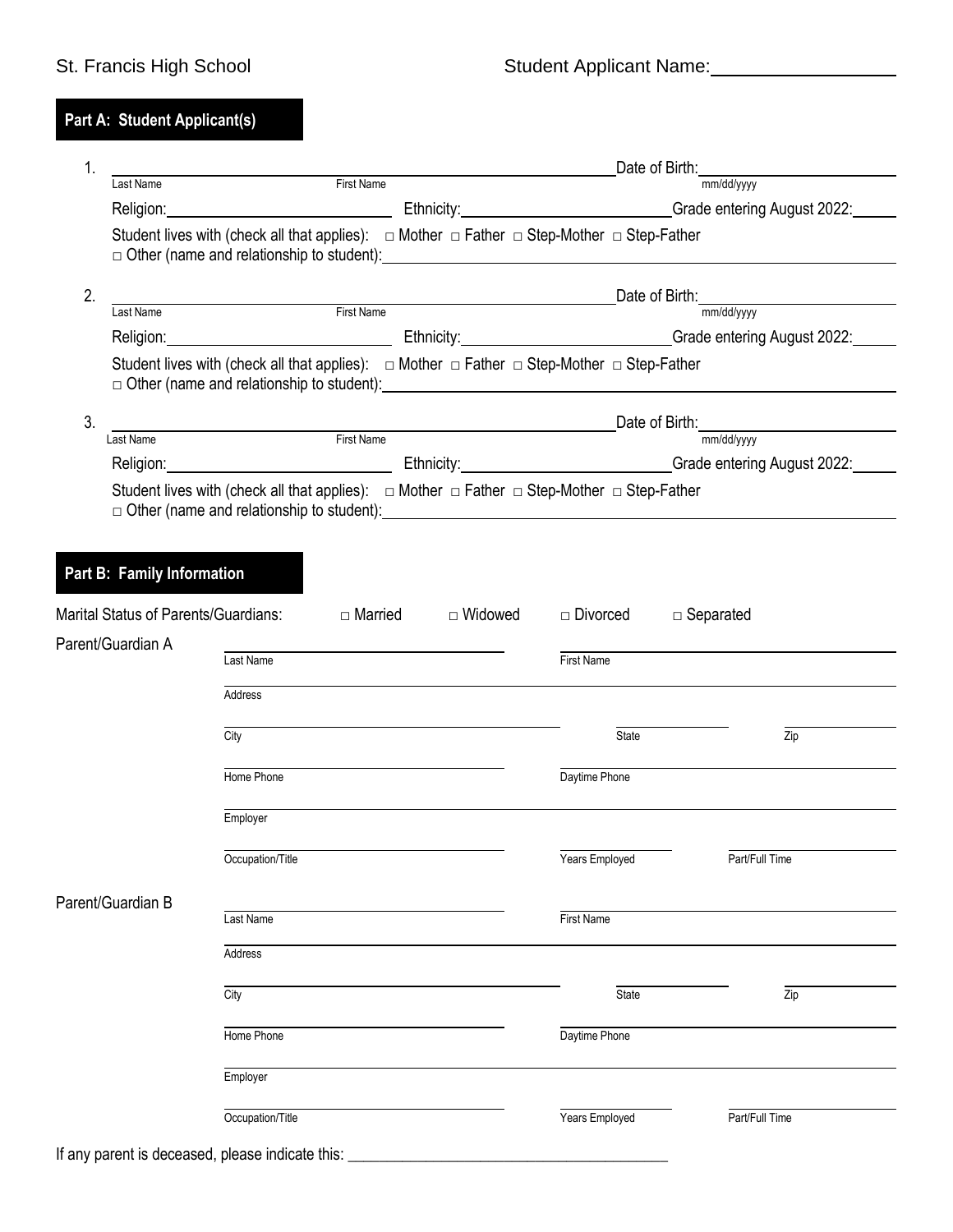## DEPENDENT CHILDREN: Please list all members in household that are financially dependent.

|    | <b>Full Name</b> | Age | Relationship to<br>Parent/Guardian | Employed?<br>(circle one) |
|----|------------------|-----|------------------------------------|---------------------------|
| А. |                  |     |                                    | Y/N                       |
| В. |                  |     |                                    | Y/N                       |
| C. |                  |     |                                    | Y/N                       |
| D. |                  |     |                                    | Y/N                       |
| Ε. |                  |     |                                    | Y/N                       |

## **Part C: CONFIDENTIAL FINANCIAL STATEMENT**

| <b>Monthly Income and Expenses</b> |               |                                                          |  |  |
|------------------------------------|---------------|----------------------------------------------------------|--|--|
| Monthly Income                     |               | <b>Monthly Expenses</b>                                  |  |  |
| Father's Net Income                | $\frac{1}{2}$ | Rent or Mortgage<br>\$                                   |  |  |
| Mother's Net Income                | $\frac{1}{2}$ | Equity Loan(s)<br><b>Property Taxes</b>                  |  |  |
| <b>Alimony Received</b>            | \$            | Home Insurance<br>Telephone/Internet/Cable<br>Cell Phone |  |  |
| <b>Child Support Received</b>      | $\frac{1}{2}$ | Propane/Gas/Electric<br>Water/Garbage                    |  |  |
| <b>Social Security</b>             | $\frac{1}{2}$ | Automobile Insurance<br>Automobile Gas                   |  |  |
| <b>Worker's Compensation</b>       | $\sim$        | Food<br>Clothing                                         |  |  |
| Unemployment                       | $\frac{1}{2}$ | <b>Credit Cards</b><br>Medical/Dental Expenses           |  |  |
| Veteran's Benefits                 | $\frac{1}{2}$ | Alimony/Child Support<br>Education (Elementary)          |  |  |
| Interest/Dividends                 | \$            | Education (High School)<br>Education (College)           |  |  |
| <b>AFDC</b>                        | $\mathbb{S}$  | Vehicles: Yr/Mk Own/Lease                                |  |  |
| Rental Income                      | \$            | \$                                                       |  |  |
| Other Income                       |               | Other Expenses                                           |  |  |
|                                    |               | \$<br>\$                                                 |  |  |
|                                    |               |                                                          |  |  |
| <b>TOTAL INCOME</b>                | \$            | <b>TOTAL EXPENSES</b><br>\$                              |  |  |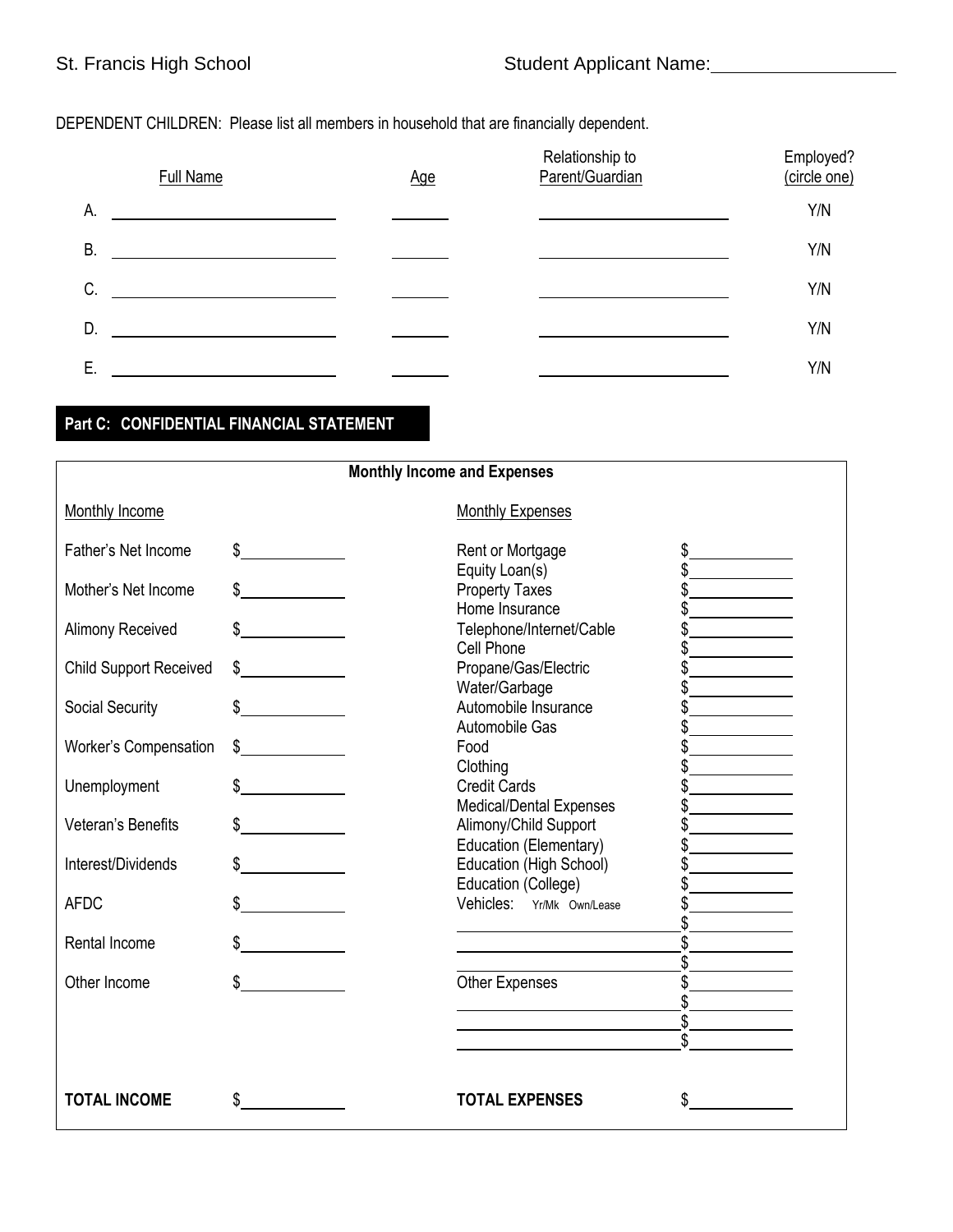| St. Francis High School      |                                                                        | Student Applicant Name: 1997 Marcusson                                                           |                                                                                                                                                                                                                                               |  |
|------------------------------|------------------------------------------------------------------------|--------------------------------------------------------------------------------------------------|-----------------------------------------------------------------------------------------------------------------------------------------------------------------------------------------------------------------------------------------------|--|
| Part D: Other Assets         |                                                                        |                                                                                                  |                                                                                                                                                                                                                                               |  |
| Home (if owned)<br>$\Box$    | Present Market Value: 2008                                             | Unpaid Principal of 1 <sup>st</sup> Mortgage: <u>Cambridge Community of the Boston Community</u> |                                                                                                                                                                                                                                               |  |
|                              | Do you have a second mortgage or equity loan on the home listed above? |                                                                                                  | $\Box$ Yes $\Box$ No                                                                                                                                                                                                                          |  |
|                              | Year of 2 <sup>nd</sup> mortgage:<br><u>Next</u> example 2014          |                                                                                                  | Unpaid Principal of 2 <sup>nd</sup> Mortgage: <b>contained a matter of 2nd Mortgage:</b> Containing the Containing Containing the Containing Containing Containing Containing Containing Containing Containing Containing Containing Containi |  |
| $\Box$ Ownership of Business | Complete if you own a business and/or farm                             |                                                                                                  |                                                                                                                                                                                                                                               |  |
|                              | Name of Business: Name of Business:                                    | _Type of Business:______________________                                                         |                                                                                                                                                                                                                                               |  |
|                              | A. % of ownership                                                      | <b>Example Property</b>                                                                          |                                                                                                                                                                                                                                               |  |
|                              | B. Assets                                                              |                                                                                                  |                                                                                                                                                                                                                                               |  |
|                              | C. Debts                                                               |                                                                                                  |                                                                                                                                                                                                                                               |  |
|                              | D. Total Gross Revenues for 2020                                       | \$                                                                                               |                                                                                                                                                                                                                                               |  |

### **Part E: Special Circumstances**

### SPECIAL CIRCUMSTANCES

Are there any additional facts that will help us in evaluating your request? For example, job loss, illness, divorce, separation, death, income reduction, bankruptcy, medical expenses, educational expenses, high debt, etc.?